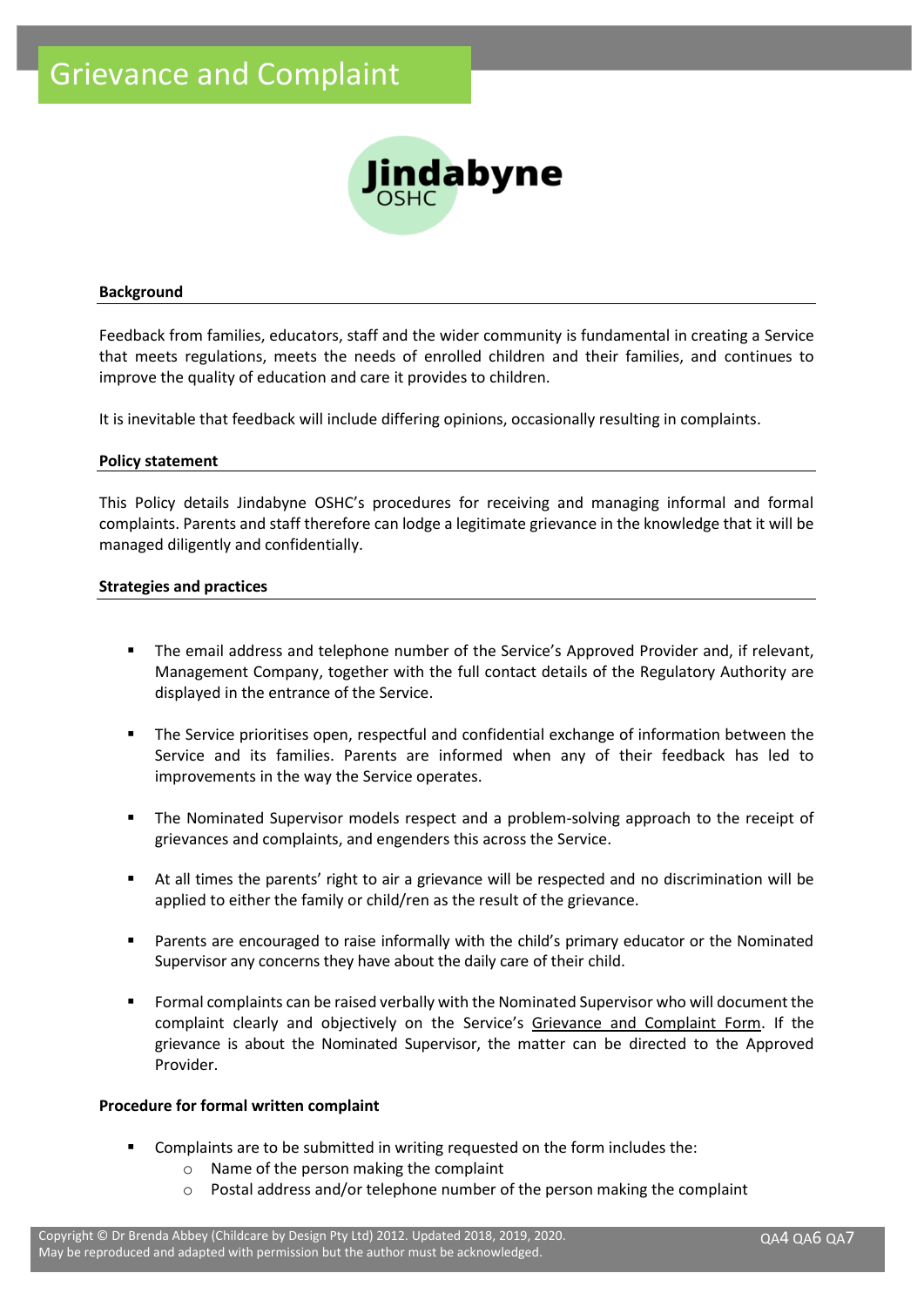- o Details of the complaint
- o Details of any witnesses.
- The complaint will be dealt with in the strictest confidence. The Nominated Supervisor/Approved Provider or delegated staff member involved in investigating the complaint will ensure that information is restricted only to those who genuinely need to be notified in order to deal with the complaint. If information specific to the complaint needs to be disclosed to others during its resolution, the complainant will be informed prior to this occurring.
- The Nominated Supervisor/Approved Provider will investigate the complaint in an equitable, transparent and fair manner, and document the findings. Investigations involve consulting with the relevant stakeholders (including any person who may be the subject of the complaint) and reviewing documentation such as attendance records, accident reports and the Service's Policies.
- Actions to address the complaint will be determined, and the complainant notified in writing of those actions.
- Should the complaint made to the Service allege that the relevant legislation has been contravened or that the safety, health or wellbeing of a child or children was or is compromised while that child or children is or are being educated and cared for at the Service, the Regulatory Authority will be notified within 24 hours of the complaint being lodged.
- When an issue cannot be resolved at the Service, the complainant can contact the Regulatory Authority.
- The same processes as those set out above apply to educators and staff in submitting formal complaints about any aspect of the Service's operations.

## **Responsibilities of parents**

To raise issues and concerns in a timely manner using the processes outlined in this Policy.

## **Procedure and forms**

## **Links to other policies**

- **Enrolment and Orientation Policy**
- Interactions with Families Policy

## **Links Education and Care Services National Regulations 2011, National Quality Standard 2011**

| Regs | 168   | Education and care service must have policies and procedures                                                                                                            |  |  |
|------|-------|-------------------------------------------------------------------------------------------------------------------------------------------------------------------------|--|--|
|      | 173   | Prescribed information to be displayed                                                                                                                                  |  |  |
|      | 176   | Time to notify certain information to Regulatory Authority                                                                                                              |  |  |
|      |       |                                                                                                                                                                         |  |  |
| QA   | 4.2.1 | Management, educators and staff work with mutual respect and collaboratively, and challenge<br>and learn from each other, recognising each other's strengths and skills |  |  |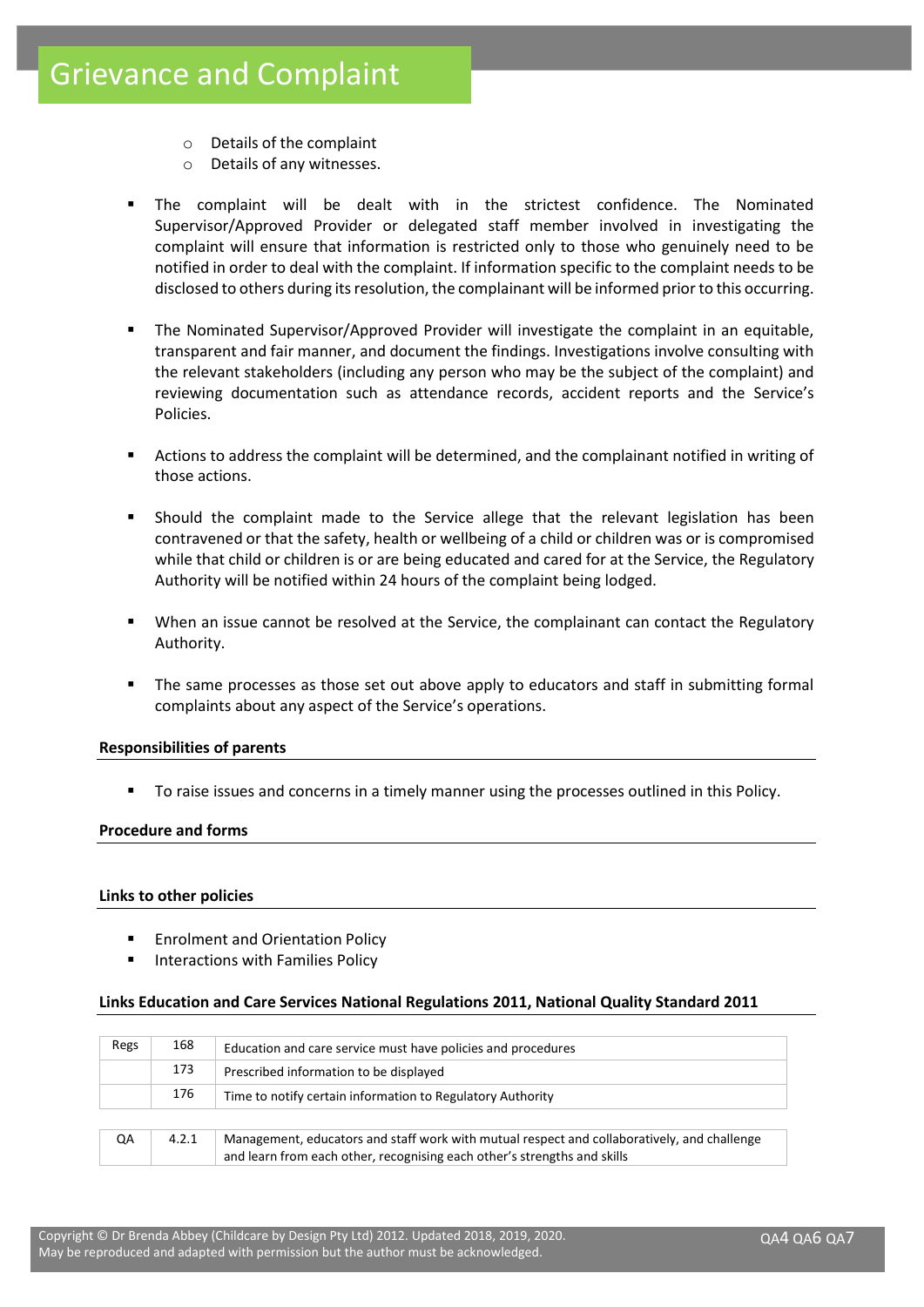# Grievance and Complaint

| 6.1.1 | Families are supported from enrolment to be involved in the service and to contribute to service<br>decisions                                             |
|-------|-----------------------------------------------------------------------------------------------------------------------------------------------------------|
| 6.1.2 | The expertise, culture, values and beliefs of families are respected and families share in decision-<br>making about their child's learning and wellbeing |
| 6.1.3 | Current information about the service is available to families                                                                                            |
| 7.1.1 | A statement of philosophy guides all aspects of the service's operations                                                                                  |
| 7.1.2 | Systems are in place to manage risk and enable the effective management and operation of a<br>quality service                                             |
| 7.1.3 | Roles and responsibilities are clearly defined, and understood, and support effective decision-<br>making and operation of the service                    |
| 7.2.3 | Educators, co-ordinators and staff members' performance is regularly evaluated and individual<br>plans are in place to support learning and development   |

## **Sources, further reading and useful websites**

- Education and Care Services National Regulations 2011
- Guide to the National Quality Framework 2018 (September 2020 Update): Section 4 Operational Requirements [https://www.acecqa.gov.au/sites/default/files/2020-09/Guide-to](https://www.acecqa.gov.au/sites/default/files/2020-09/Guide-to-the-NQF-September-2020.pdf)[the-NQF-September-2020.pdf](https://www.acecqa.gov.au/sites/default/files/2020-09/Guide-to-the-NQF-September-2020.pdf) accessed 30 December 2020

**Further reading and useful websites** *(Consistent with the approach of the National Quality Framework, the following references have prioritised efficacy and appropriateness to inform best practice, and legislative compliance over state or territory preferences.)*

- Australian Children's Education and Care Quality Authority http://www.acecqa.gov.au/ accessed 30 December 2020
- Bhathela, M., Dunn, L., Tregillgas, T. (2008) Ask a child care adviser (sic): Managing challenging issues with families. [https://webarchive.nla.gov.au/awa/20170216174643/http://ncac.acecqa.gov.au/educator](https://webarchive.nla.gov.au/awa/20170216174643/http:/ncac.acecqa.gov.au/educator-resources/pcf-articles/ACCA_Managing_Challenging_Issues_Sep08.pdf)[resources/pcf-articles/ACCA\\_Managing\\_Challenging\\_Issues\\_Sep08.pdf](https://webarchive.nla.gov.au/awa/20170216174643/http:/ncac.acecqa.gov.au/educator-resources/pcf-articles/ACCA_Managing_Challenging_Issues_Sep08.pdf) accessed 30 December 2020
- Owens, A. (n.d.). *Managing complaints.* [https://webarchive.nla.gov.au/awa/20170216181546/http://ncac.acecqa.gov.au/educator](https://webarchive.nla.gov.au/awa/20170216181546/http:/ncac.acecqa.gov.au/educator-resources/factsheets/oshcqa_factsheet_15_managing_complaints.pdf)[resources/factsheets/oshcqa\\_factsheet\\_15\\_managing\\_complaints.pdf](https://webarchive.nla.gov.au/awa/20170216181546/http:/ncac.acecqa.gov.au/educator-resources/factsheets/oshcqa_factsheet_15_managing_complaints.pdf) [accessed](http://ncac.acecqa.gov.au/educator-resources/factsheets/qias_factsheet_5.pdf%20accessed%205%20February%202016) 30 December 2020
- ACECQA. (2017). *Reporting requirements about children.* [http://www.acecqa.gov.au/reporting](http://www.acecqa.gov.au/reporting-requirements-about-children)[requirements-about-children](http://www.acecqa.gov.au/reporting-requirements-about-children) accessed 30 December 2020